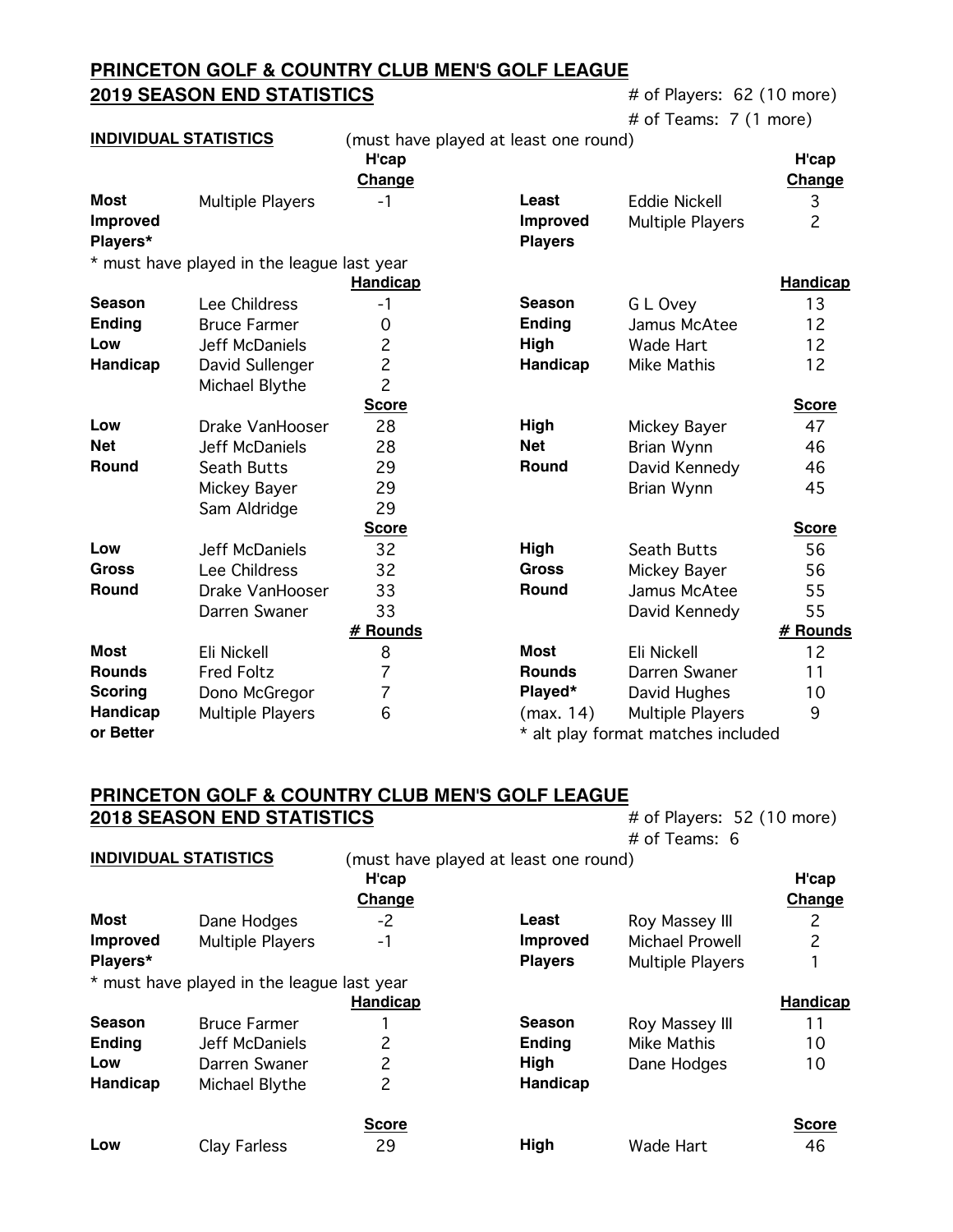| <b>Net</b>    | Todd Griffin            | 29           | <b>Net</b>    | Ronnie Cash                        | 46           |
|---------------|-------------------------|--------------|---------------|------------------------------------|--------------|
| Round         | <b>Fred Foltz</b>       | 30           | Round         | Mike Oliver                        | 45           |
|               | Multiple Players        | 31           |               | Steve Boaz                         | 45           |
|               |                         |              |               | Multiple Players                   | 44           |
|               |                         | <b>Score</b> |               |                                    | <b>Score</b> |
| Low           | <b>Bruce Farmer</b>     | 34           | High          | Mike Mathis                        | 54           |
| Gross         | <b>Bruce McCalister</b> | 35           | <b>Gross</b>  | Steve Boaz                         | 53           |
| <b>Round</b>  | Roy Massey IV           | 35           | Round         | Wade Hart                          | 53           |
|               | Multiple Players        | 36           |               | Dane Hodges                        | 53           |
|               |                         |              |               | Multiple Players                   | 52           |
|               |                         | # Rounds     |               |                                    | # Rounds     |
| <b>Most</b>   | David Sullenger         | 8            | <b>Most</b>   | <b>Austin Boaz</b>                 | 10           |
| <b>Rounds</b> | <b>Timmy Cartwright</b> |              | <b>Rounds</b> | David Sullenger                    | 9            |
| Scoring       | <b>Multiple Players</b> | 6            | Played*       | <b>Dennis Stevens</b>              | 9            |
| Handicap      |                         |              | (max. 12)     | <b>Timmy Cartwright</b>            | 9            |
| or Better     |                         |              |               | Jeff Rousseau                      | 9            |
|               |                         |              |               | * alt play format matches included |              |

### **PRINCETON GOLF & COUNTRY CLUB MEN'S GOLF LEAGUE 2017 SEASON END STATISTICS** # of Players: 42

|                              |                                            |                 |                                       | # of Teams: 6         |                 |
|------------------------------|--------------------------------------------|-----------------|---------------------------------------|-----------------------|-----------------|
| <b>INDIVIDUAL STATISTICS</b> |                                            |                 | (must have played at least one round) |                       |                 |
|                              |                                            | H'cap           |                                       |                       | H'cap           |
|                              |                                            | Change          |                                       |                       | Change          |
| <b>Most</b>                  | <b>Multiple Players</b>                    | $-1$            | Least                                 | Jack Blackburn        | $\mathsf 3$     |
| <b>Improved</b>              |                                            |                 | <b>Improved</b>                       | Dane Hodges           | $\overline{c}$  |
| Players*                     |                                            |                 | <b>Players</b>                        | <b>Trent Burton</b>   | $\overline{c}$  |
|                              |                                            |                 |                                       | Jeff Rousseau         | $\overline{2}$  |
|                              | * must have played in the league last year |                 |                                       |                       |                 |
|                              |                                            | <b>Handicap</b> |                                       |                       | <b>Handicap</b> |
| <b>Season</b>                | <b>Bruce Farmer</b>                        | 1               | <b>Season</b>                         | <b>Terry Offutt</b>   | 13              |
| <b>Ending</b>                | Darren Swaner                              | $\overline{c}$  | <b>Ending</b>                         | Dane Hodges           | 12              |
| Low                          | <b>Brandon Knoth</b>                       | $\overline{c}$  | High                                  | <b>Greg George</b>    | 11              |
| Handicap                     | Jeff McDaniels                             | $\overline{c}$  | Handicap                              | Mike Mathis           | 10              |
|                              |                                            |                 |                                       | Mickey Bayer          | 10              |
|                              |                                            |                 |                                       |                       |                 |
|                              |                                            | <b>Score</b>    |                                       |                       | <b>Score</b>    |
| Low                          | Jay Davis                                  | 30              | High                                  | <b>Terry Offutt</b>   | 49              |
| <b>Net</b>                   | <b>Michael Prowell</b>                     | 31              | <b>Net</b>                            | Clay Farless          | 47              |
| <b>Round</b>                 | <b>Timmy Cartwright</b>                    | 31              | <b>Round</b>                          | Jay Davis             | 47              |
|                              | <b>Mike Mathis</b>                         | 31              |                                       | <b>Jeff McDaniels</b> | 46              |
|                              |                                            |                 |                                       | Jeff Rousseau         | 46              |
|                              |                                            |                 |                                       |                       |                 |
|                              |                                            | <b>Score</b>    |                                       |                       | <b>Score</b>    |
| Low                          | <b>Trent Burton</b>                        | 34              | High                                  | <b>Terry Offutt</b>   | 62              |
| <b>Gross</b>                 | <b>Bruce Farmer</b>                        | 34              | <b>Gross</b>                          | Jay Davis             | 56              |
| <b>Round</b>                 | <b>Brandon Knoth</b>                       | 35              | Round                                 | Clay Farless          | 56              |
|                              | Lee Hughes                                 | 35              |                                       | Jeff Rousseau         | 54              |
|                              | Jeff McDaniels                             | 35              |                                       | Joe McEnaney          | 54              |
|                              |                                            |                 |                                       |                       |                 |

### **# Rounds # Rounds**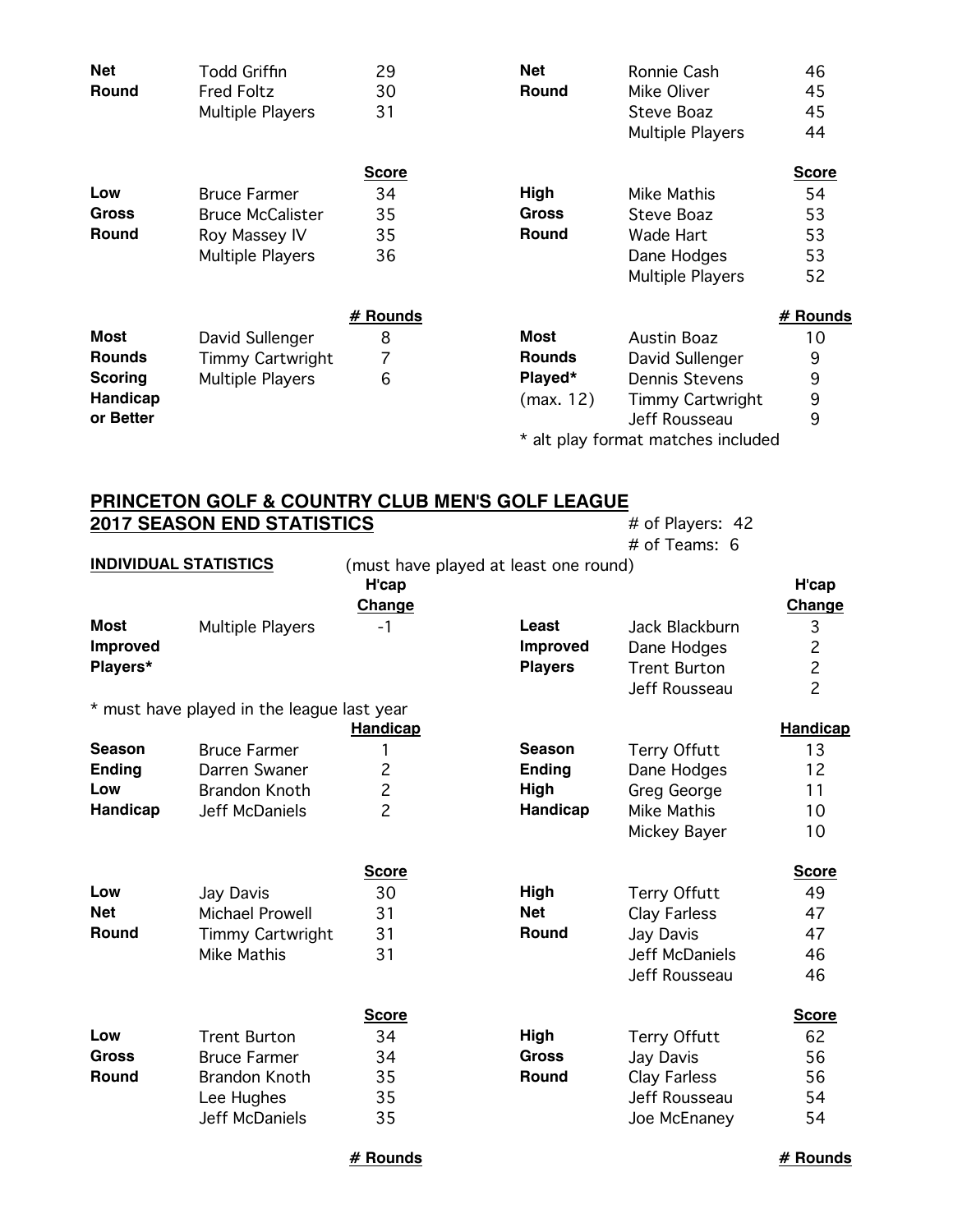| <b>Most</b>    | David Sullenger         |   | Most          | Jay Davis              | 11 |
|----------------|-------------------------|---|---------------|------------------------|----|
| <b>Rounds</b>  | <b>Timmy Cartwright</b> |   | <b>Rounds</b> | Lee Hughes             | 11 |
| <b>Scoring</b> | <b>Brandon Knoth</b>    | 6 | Played*       | David Sullenger        | 11 |
| Handicap       | Lee Hughes              | 6 | (max. 12)     | <b>Fred Foltz</b>      | 10 |
| or Better      | <b>Bruce McCalister</b> | 6 |               | <b>Ryals Farless</b>   | 10 |
|                | Darren Swaner           | 6 |               | Roy Massey IV          | 10 |
|                |                         |   |               | <b>Conrad Pressley</b> | 10 |

\* alt play format matches included

## **PRINCETON GOLF & COUNTRY CLUB MEN'S GOLF LEAGUE 2016 SEASON END STATISTICS** # of Players: 45

|                              |                                            |                 |                                       | # of Teams: 6                      |                 |
|------------------------------|--------------------------------------------|-----------------|---------------------------------------|------------------------------------|-----------------|
| <b>INDIVIDUAL STATISTICS</b> |                                            |                 | (must have played at least one round) |                                    |                 |
|                              |                                            | H'cap           |                                       |                                    | H'cap           |
|                              |                                            | Change          |                                       |                                    | Change          |
| Most                         | <b>Ryals Farless</b>                       | $-2$            | Least                                 | Joe McEnaney                       | $+2$            |
| <b>Improved</b>              | <b>Trent Burton</b>                        | $-2$            | <b>Improved</b>                       | <b>Multiple Players</b>            | $+1$            |
| Players*                     | Norman Jackson                             | $-2$            | <b>Players</b>                        |                                    |                 |
|                              | <b>Multiple Players</b>                    | $-1$            |                                       |                                    |                 |
|                              | * must have played in the league last year |                 |                                       |                                    |                 |
|                              |                                            | <b>Handicap</b> |                                       |                                    | <b>Handicap</b> |
| Season                       | <b>Bruce Farmer</b>                        | 0               | <b>Season</b>                         | Griffin Donaldson                  | 17              |
| <b>Ending</b>                | <b>Jeff McDaniels</b>                      | 1               | <b>Ending</b>                         | Corey McNaney                      | 15              |
| Low                          | <b>Multiple Players</b>                    | $\overline{c}$  | High                                  | Matt Tittle                        | 14              |
| Handicap                     |                                            |                 | Handicap                              |                                    |                 |
|                              |                                            |                 |                                       |                                    |                 |
|                              |                                            | <b>Score</b>    |                                       |                                    | <b>Score</b>    |
| Low                          | Reed Jackson                               | 28              | High                                  | <b>Griffin Donaldson</b>           | 68              |
| <b>Net</b>                   | <b>Brian Wainer</b>                        | 30              | <b>Net</b>                            | Griffin Donaldson                  | 60              |
| Round                        | <b>Taylor Curtis</b>                       | 30              | Round                                 | Kyle Rogers                        | 49              |
|                              | <b>Ryals Farless</b>                       | 30              |                                       | Griffin Donaldson                  | 48              |
|                              | Jay Davis                                  | 30              |                                       | Jake Pepper                        | 47              |
|                              |                                            |                 |                                       |                                    |                 |
|                              |                                            | <b>Score</b>    |                                       |                                    | <b>Score</b>    |
| Low                          | Lee Hughes                                 | 34              | High                                  | <b>Griffin Donaldson</b>           | 84              |
| <b>Gross</b>                 | <b>Taylor Curtis</b>                       | 34              | <b>Gross</b>                          | Griffin Donaldson                  | 77              |
| Round                        | <b>Bruce Farmer</b>                        | 34              | Round                                 | Griffin Donaldson                  | 64              |
|                              | Jack Blackburn                             | 34              |                                       | <b>Terry Offutt</b>                | 58              |
|                              |                                            |                 |                                       | Kyle Rogers                        | 56              |
|                              |                                            | # Rounds        |                                       |                                    | # Rounds        |
| Most                         | <b>Taylor Curtis</b>                       | 10              | <b>Most</b>                           | <b>Taylor Curtis</b>               | 12              |
| <b>Rounds</b>                | Norman Jackson                             | 7               | <b>Rounds</b>                         | <b>Multiple Players</b>            | 10              |
| <b>Scoring</b>               | Reed Jackson                               | 6               | Played*                               |                                    |                 |
| <b>Handicap</b>              | <b>Eddie Tosh</b>                          | 6               | (max. 12)                             |                                    |                 |
| or Better                    | <b>Ryals Farless</b>                       | 6               |                                       | * alt play format matches included |                 |

# **PRINCETON GOLF & COUNTRY CLUB MEN'S GOLF LEAGUE 2015 SEASON END STATISTICS** # of Players: 47

# of Teams: 6

**INDIVIDUAL STATISTICS** (must have played at least one round) **H'cap H'cap**

**Change Change**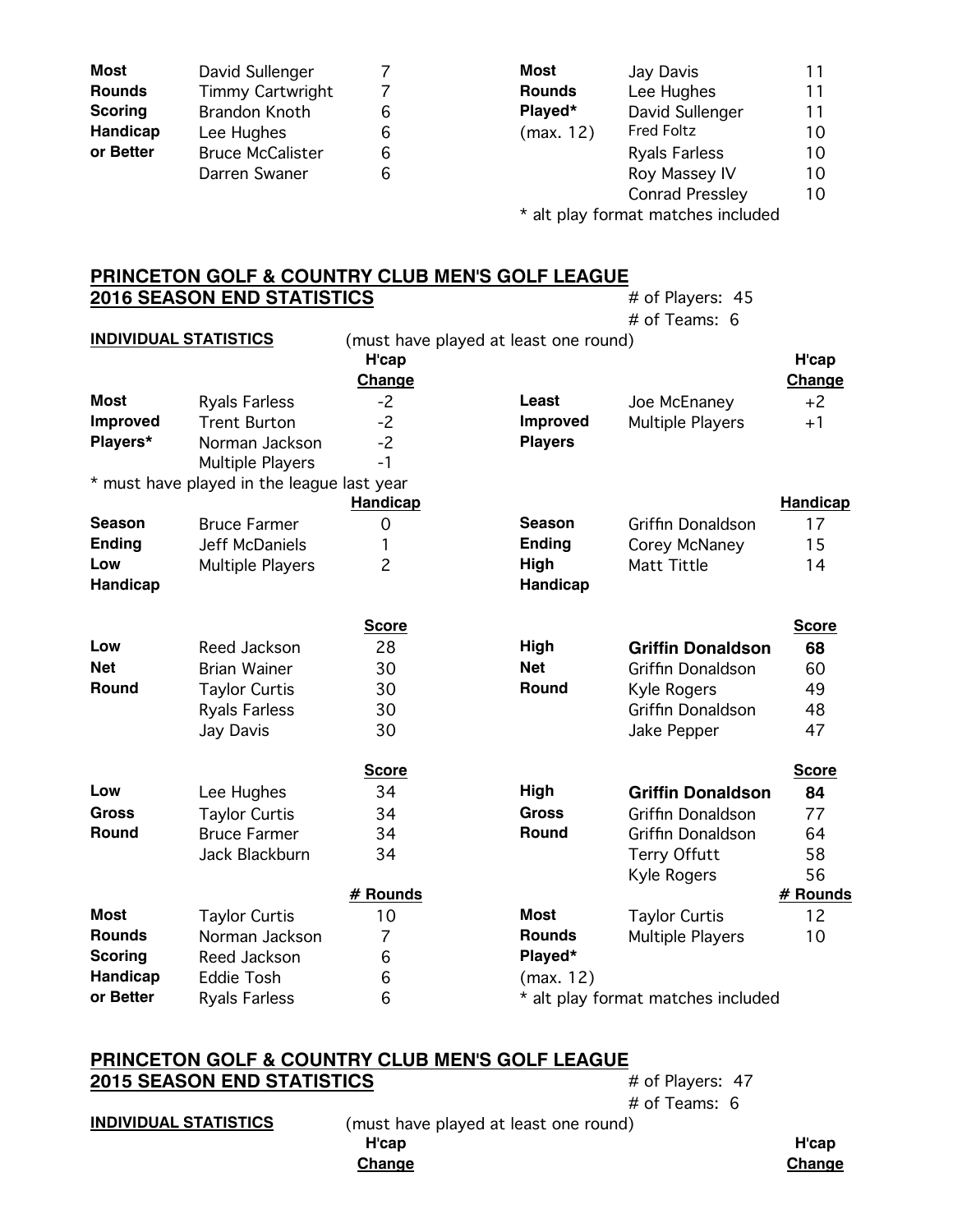| <b>Most</b>     | Reed Jackson                               | $-2$            | Least           | Lee Hughes                         | 3               |
|-----------------|--------------------------------------------|-----------------|-----------------|------------------------------------|-----------------|
| <b>Improved</b> | <b>Brian Egbert</b>                        | $-2$            | <b>Improved</b> | <b>Austin Boaz</b>                 | $\overline{c}$  |
| Players*        | <b>Trent Burton</b>                        | $-2$            | <b>Players</b>  | Andy Viehland                      | $\overline{c}$  |
|                 | Mickey Bayer                               | $-2$            |                 |                                    |                 |
|                 | * must have played in the league last year |                 |                 |                                    |                 |
|                 |                                            | <b>Handicap</b> |                 |                                    | <b>Handicap</b> |
| <b>Season</b>   | <b>Bruce Farmer</b>                        | 0               | <b>Season</b>   | <b>Steve Martin</b>                | 13              |
| <b>Ending</b>   | David Sullenger                            | 1               | <b>Ending</b>   | Norman Jackson                     | 13              |
| Low             | Dave Spradlin                              | $\overline{c}$  | High            | Chris McEnaney                     | 12              |
| <b>Handicap</b> | Lee Hughes                                 | $\overline{c}$  | Handicap        | Mike Mathis                        | 11              |
|                 | <b>Jeff McDaniels</b>                      | $\overline{c}$  |                 |                                    |                 |
|                 | Darren Swaner                              | $\overline{c}$  |                 |                                    |                 |
|                 |                                            | <b>Score</b>    |                 |                                    | <b>Score</b>    |
| Low             | Reed Jackson                               | 28              | High            | <b>Steve Martin</b>                | 53              |
| <b>Net</b>      | Mickey Bayer                               | 29              | <b>Net</b>      | <b>Ryals Farless</b>               | 51              |
| Round           | <b>Ryals Farless</b>                       | 30              | Round           | <b>Timmy Cartwright</b>            | 47              |
|                 | <b>Trent Burton</b>                        | 30              |                 | <b>Bryan Cortner</b>               | 46              |
|                 | Kevin Freemen                              | 30              |                 | Glenn Gray                         | 45              |
|                 | <b>Todd Griffin</b>                        | 30              |                 | Norman Jackson                     | 45              |
|                 |                                            | <b>Score</b>    |                 |                                    | <b>Score</b>    |
| Low             | <b>Bruce Farmer</b>                        | 34              | High            | <b>Steve Martin</b>                | 67              |
| <b>Gross</b>    | <b>Bruce Farmer</b>                        | 35              | <b>Gross</b>    | <b>Ryals Farless</b>               | 60              |
| Round           | Darren Swaner                              | 35              | Round           | Norman Jackson                     | 58              |
|                 | Dave Spradlin                              | 35              |                 | <b>Steve Martin</b>                | 57              |
|                 | David Sullenger                            | 35              |                 | Chris McEnaney                     | 55              |
|                 |                                            | # Rounds        |                 |                                    | # Rounds        |
| <b>Most</b>     | <b>Brandon Knoth</b>                       | 6               | <b>Most</b>     | Lee Hughes                         | 12              |
| <b>Rounds</b>   | Reed Jackson                               | 6               | <b>Rounds</b>   | <b>Fred Foltz</b>                  | 10              |
| <b>Scoring</b>  | Michael Ortt                               | 6               | Played*         | <b>Timmy Cartwright</b>            | 10              |
| Handicap        | Nathan Faughn                              | 6               | (max. 13)       |                                    |                 |
| or Better       | Roy Massey Jr                              | 6               |                 | * alt play format matches included |                 |

## **PRINCETON GOLF & COUNTRY CLUB MEN'S GOLF LEAGUE**<br>**2014 SEASON END STATISTICS** # of Players: 48 **2014 SEASON END STATISTICS**

# of Teams: 6 **INDIVIDUAL STATISTICS** (must have played at least one round)<br>
H'cap **H'cap H'cap**

|                 |                                            | Change       |                 |                     | <b>Change</b>   |
|-----------------|--------------------------------------------|--------------|-----------------|---------------------|-----------------|
| Most            | David Wurtman                              | -3           | Least           | Jay Davis           |                 |
| <b>Improved</b> | Andy Viehland                              | $-3$         | <b>Improved</b> | Jack Blackburn      |                 |
| Players*        | <b>Fred Foltz</b>                          | $-2$         | <b>Players</b>  | Mickey Bayer        |                 |
|                 | <b>Billy Hooks</b>                         | $-2$         |                 |                     |                 |
|                 | Johnson Dorroh                             | $-2$         |                 |                     |                 |
|                 | Darren Swaner                              | $-2$         |                 |                     |                 |
|                 | * must have played in the league last year |              |                 |                     |                 |
|                 |                                            | Handicap     |                 |                     | <b>Handicap</b> |
| <b>Season</b>   | <b>Bruce Farmer</b>                        | 0            | <b>Season</b>   | Ed Minton (Sparkey) | 13              |
| <b>Ending</b>   | Lee Hughes                                 |              | <b>Ending</b>   | <b>Steve Martin</b> | 13              |
| Low             | Dustin Cash                                | 2            | High            | <b>Billy Hooks</b>  | 12              |
| <b>Handicap</b> |                                            |              | Handicap        | Reed Jackson        | 11              |
|                 |                                            |              |                 | Brian Wynn          | 11              |
|                 |                                            |              |                 | Mickey Bayer        | 11              |
|                 |                                            | <b>Score</b> |                 |                     | <b>Score</b>    |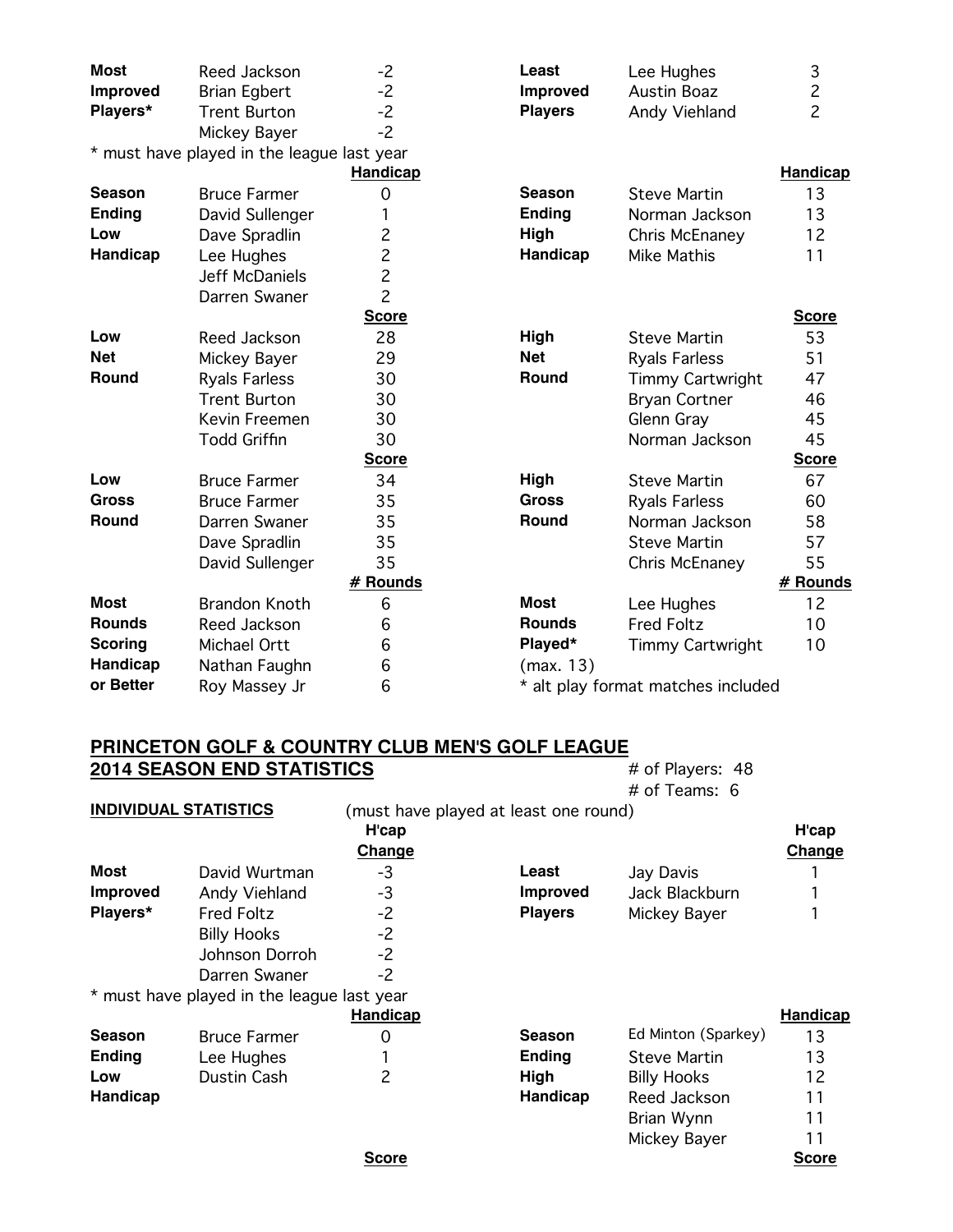| Low            | Andy Viehland           | 26           | High          | Reed Jackson                       | 51           |
|----------------|-------------------------|--------------|---------------|------------------------------------|--------------|
| <b>Net</b>     | David Wurtman           | 28           | Net           | <b>Timmy Cartwright</b>            | 44           |
| Round          | Macky Fraliex           | 29           | Round         | Michael Ortt                       | 43           |
|                | Michael Blythe          | 29           |               | <b>Steve Martin</b>                | 43           |
|                | Allen Dixon             | 29           |               |                                    |              |
|                |                         | <b>Score</b> |               |                                    | <b>Score</b> |
| Low            | Macky Fraliex           | 33           | High          | Reed Jackson                       | 62           |
| Gross          | Lee Hughes              | 33           | <b>Gross</b>  | <b>Steve Martin</b>                | 57           |
| <b>Round</b>   | Lee Hughes              | 34           | Round         | Ed Minton (Sparkey)                | 54           |
|                | David Wurtman           | 34           |               | Ed Minton (Sparkey)                | 53           |
|                | Michael Blythe          | 34           |               |                                    |              |
|                |                         | # Rounds     |               |                                    | # Rounds     |
| <b>Most</b>    | <b>Fred Foltz</b>       | 5            | <b>Most</b>   | Nathan Faughn                      | 8            |
| <b>Rounds</b>  | Johnson Dorroh          | 5            | <b>Rounds</b> | Michael Ortt                       |              |
| <b>Scoring</b> | Darren Swaner           | 5            | Played*       | Johnson Dorroh                     |              |
| Handicap       | Michael Ortt            | 4            | (max. 9)      | Ed Minton (Sparkey)                | 7            |
| or Better      | <b>Bryan Cortner</b>    | 4            |               | Michael Prowell                    | 7            |
|                | <b>Timmy Cartwright</b> | 4            |               | Roy Massey                         |              |
|                | Ronnie Cash             | 4            |               | * alt play format matches included |              |

### **PRINCETON GOLF & COUNTRY CLUB MEN'S GOLF LEAGUE 2013 SEASON END STATISTICS** # of Players: 49

 $\overline{\text{# of}$  Players: 49<br> $\text{# of}$  Teams: 6

|                 | <b>INDIVIDUAL STATISTICS</b>               |                 | (must have played at least one round) |                         |                 |
|-----------------|--------------------------------------------|-----------------|---------------------------------------|-------------------------|-----------------|
|                 |                                            | H'cap           |                                       |                         | H'cap           |
|                 |                                            | Change          |                                       |                         | Change          |
| <b>Most</b>     | Darren Swaner                              | $-2$            | Least                                 | <b>Billy Hooks</b>      | 3               |
| <b>Improved</b> | Donnie Nix                                 | $-1$            | <b>Improved</b>                       | <b>Fred Foltz</b>       | $\overline{c}$  |
| Players*        | Jack Blackburn                             | $-1$            | <b>Players</b>                        | Andy Viehland           | $\overline{c}$  |
|                 | * must have played in the league last year |                 |                                       | Dane Hodges             | $\overline{c}$  |
|                 |                                            |                 |                                       | Mark Blackburn          | $\overline{c}$  |
|                 |                                            | <b>Handicap</b> |                                       |                         | <b>Handicap</b> |
| <b>Season</b>   | <b>Bruce Farmer</b>                        | $-1$            | <b>Season</b>                         | <b>Billy Hooks</b>      | 14              |
| <b>Ending</b>   | <b>Multiple Players</b>                    | $\overline{c}$  | <b>Ending</b>                         | Jeff McCarty            | 12              |
| Low             |                                            |                 | High                                  | Andy Viehland           | 11              |
| Handicap        |                                            |                 | Handicap                              | Brian Wynn              | 11              |
|                 |                                            | <b>Score</b>    |                                       |                         | <b>Score</b>    |
| Low             | <b>Austin Boaz</b>                         | 28              | High                                  | <b>Bruce McCalister</b> | 46              |
| <b>Net</b>      | Darren Swaner                              | 29              | <b>Net</b>                            | <b>Todd Griffin</b>     | 46              |
| <b>Round</b>    | <b>Bruce McCalister</b>                    | 31              | Round                                 | Dane Hodges             | 46              |
|                 |                                            |                 |                                       | Ronnie Cash             | 46              |
|                 |                                            | <b>Score</b>    |                                       |                         | <b>Score</b>    |
| Low             | <b>Bruce Farmer</b>                        | 33              | High                                  | <b>Billy Hooks</b>      | 55              |
| <b>Gross</b>    | <b>Tyler Beshear</b>                       | 35              | <b>Gross</b>                          | <b>Billy Hooks</b>      | 54              |
| <b>Round</b>    | David Sullenger                            | 35              | Round                                 | Brian Wynn              | 53              |
|                 | Dustin Cash                                | 35              |                                       | Andy Viehland           | 52              |
|                 |                                            | # Rounds        |                                       |                         | # Rounds        |
| <b>Most</b>     | <b>Austin Boaz</b>                         | 4               | <b>Most</b>                           | <b>Bruce McCalister</b> | 9               |
| <b>Rounds</b>   | Darren Swaner                              | 4               | <b>Rounds</b>                         | <b>Fred Foltz</b>       | $\overline{7}$  |
| <b>Scoring</b>  | <b>Multiple Players</b>                    | 3               | <b>Played</b>                         | Darren Swaner           | $\overline{7}$  |
|                 |                                            |                 |                                       |                         |                 |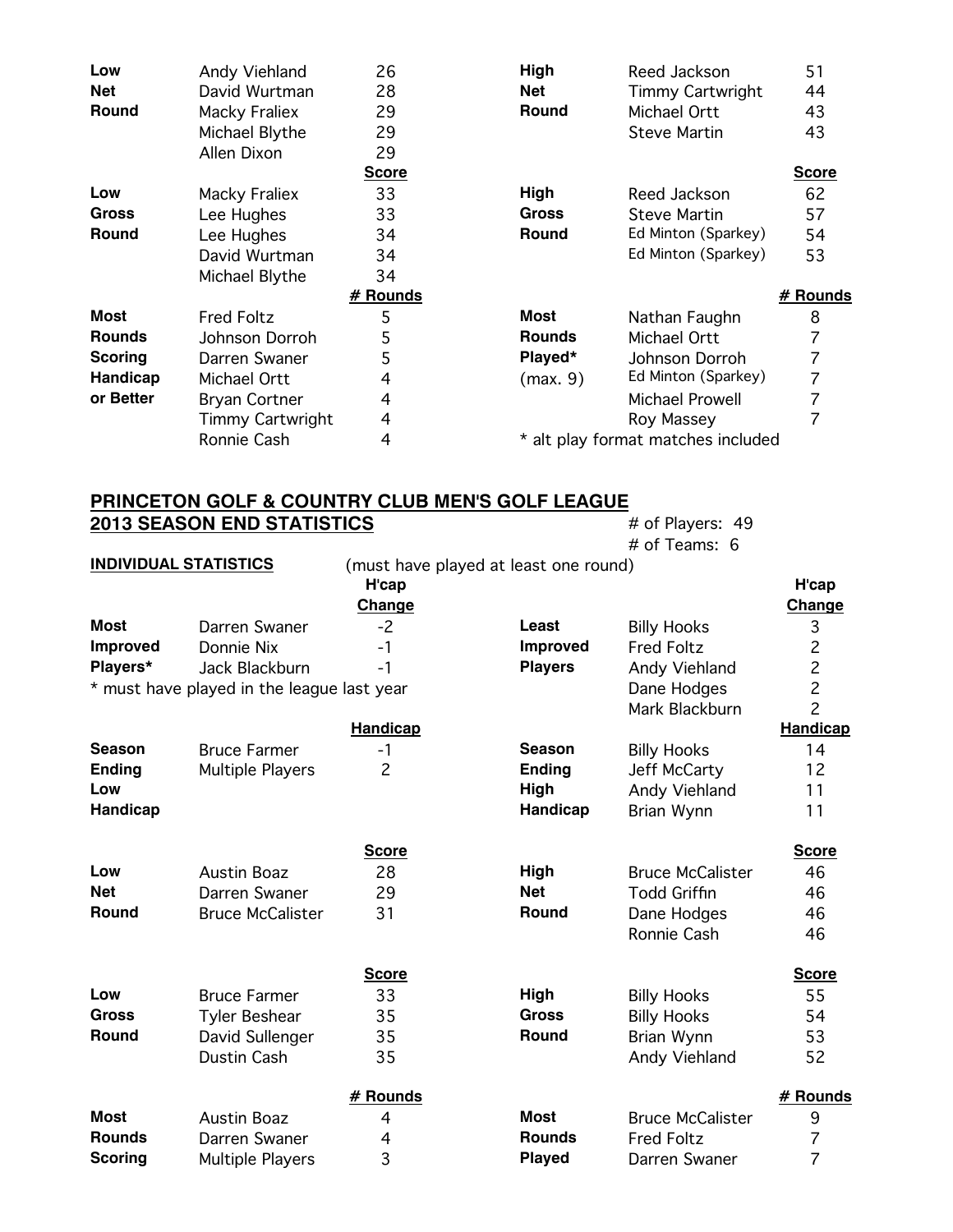|                 | THIS CLEAR AND A COOM IT SECOND MENT       |                 |                |                                       |                      |                 |
|-----------------|--------------------------------------------|-----------------|----------------|---------------------------------------|----------------------|-----------------|
|                 | <b>2012 SEASON END STATISTICS</b>          |                 |                |                                       | # of Players: 71     |                 |
|                 |                                            |                 |                |                                       | # of Teams: 8        |                 |
|                 | <b>INDIVIDUAL STATISTICS</b>               |                 |                | (must have played at least one round) |                      |                 |
|                 |                                            | H'cap           |                |                                       |                      | H'cap           |
|                 |                                            | Change          |                |                                       |                      | Change          |
| <b>Most</b>     | <b>Bunny Stevens</b>                       | $-5$            | tie record     | Least                                 | Kevin Freemen        | $\overline{c}$  |
| <b>Improved</b> | Dave Spradlin                              | $-3$            | <b>B</b> Brown | <b>Improved</b>                       | Multiple Players     |                 |
| Players*        | <b>Bryan Cortner</b>                       | $-3$            | -5 in 1995     | <b>Players</b>                        |                      |                 |
|                 | * must have played in the league last year |                 |                |                                       |                      |                 |
|                 |                                            | <b>Handicap</b> |                |                                       |                      | <b>Handicap</b> |
| <b>Season</b>   | Craig Oliver                               | $-1$            |                | Season                                | <b>Frank Walker</b>  | 13              |
| <b>Ending</b>   | <b>Bruce farmer</b>                        | 0               |                | <b>Ending</b>                         | <b>Ryals Farless</b> | 11              |
| Low             | Multiple Players                           | 1               |                | High                                  | Jeff McCarty         | 11              |
| <b>Handicap</b> |                                            |                 |                | Handicap                              | Brian Wynn           | 11              |
|                 |                                            | <b>Score</b>    |                |                                       |                      | <b>Score</b>    |
| Low             | <b>Bryan Cortner</b>                       | 23              | record is      | High                                  | Nathan Faughn        | 47              |
| <b>Net</b>      | <b>Brad Harralson</b>                      | 28              | R Smith        | <b>Net</b>                            | <b>Frank Walker</b>  | 45              |
| <b>Round</b>    | Jeff Rousseau                              | 28              | 21 in 2005     | Round                                 | Mike Boyd            | 44              |
|                 | Alan Dixon                                 | 28              |                |                                       | <b>Trent Burton</b>  | 44              |
|                 |                                            | <b>Score</b>    |                |                                       |                      | <b>Score</b>    |
| Low             | <b>Irl Stevens</b>                         | 32              |                | High                                  | <b>Frank Walker</b>  | 57              |
| <b>Gross</b>    | Craig Oliver                               | 32              |                | <b>Gross</b>                          | <b>Frank Walker</b>  | 54              |
| <b>Round</b>    | <b>Bruce Farmer</b>                        | 32              |                | Round                                 | <b>Frank Walker</b>  | 53              |
|                 |                                            |                 |                |                                       | Jeff McCarty         | 53              |
|                 |                                            |                 |                |                                       | Brian Wynn           | 53              |
|                 |                                            | $\mu$ December  |                |                                       |                      | $\mu$ Daugala   |

## **PRINCETON GOLF & COUNTRY CLUB MEN'S GOLF LEAGUE**

**# Rounds # Rounds Most** Craig Wyatt 6 **Most** Fred Foltz 9 **Rounds** Johnson Dorroh 6 **Rounds** Lee Hughes 9 **Scoring** Multiple Players 5 5 **Played** Multiple Players 8 **Handicap** (max. 11) **or Better or Better** (alt play format matches included)

#### **PRINCETON GOLF & COUNTRY CLUB MEN'S GOLF LEAGUE 2011 SEASON END STATISTICS** # of Players: 62

|                              | <u>ZVIII ULAUVIN LIND UTATIUTIVU</u>               |                                       |  |                 |                       |                 |
|------------------------------|----------------------------------------------------|---------------------------------------|--|-----------------|-----------------------|-----------------|
|                              |                                                    |                                       |  |                 | $#$ of Teams: 7       |                 |
| <b>INDIVIDUAL STATISTICS</b> |                                                    | (must have played at least one round) |  |                 |                       |                 |
|                              |                                                    | H'cap                                 |  |                 |                       | H'cap           |
|                              |                                                    | Change                                |  |                 |                       | Change          |
| Most                         | <b>Todd Griffin</b>                                | $-2$                                  |  | Least           | Dave Spradlin         | 3               |
| <b>Improved</b>              | Multiple Players                                   | -1                                    |  | <b>Improved</b> | Mike Stevenson        |                 |
| Players*                     |                                                    |                                       |  | <b>Players</b>  | <b>Torey Hammett</b>  |                 |
|                              | $\vert$ * must have played in the league last year |                                       |  |                 | <b>Richard Coffee</b> | 2               |
|                              |                                                    |                                       |  |                 |                       |                 |
|                              |                                                    | <b>Handicap</b>                       |  |                 |                       | <b>Handicap</b> |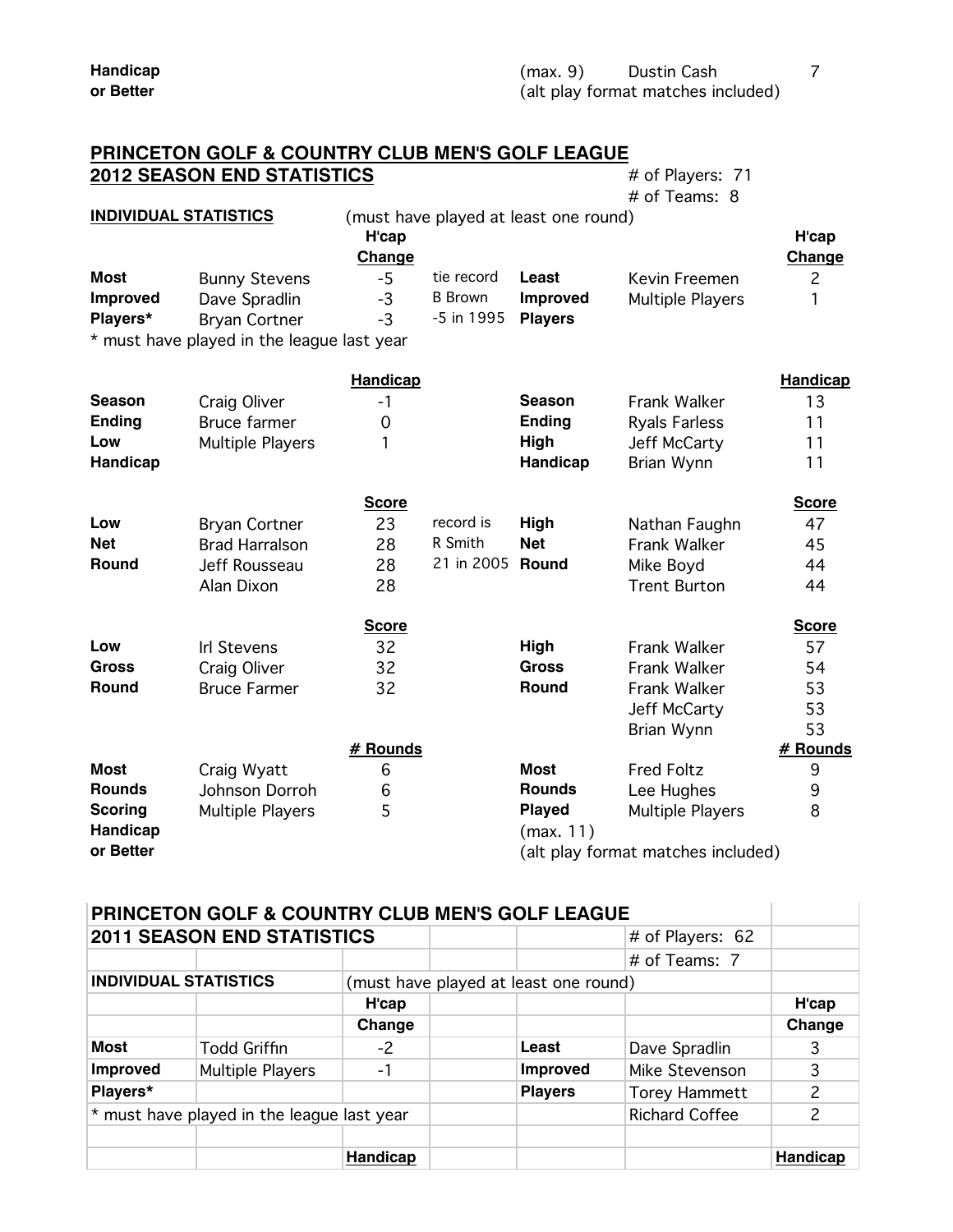| <b>Season</b>   | Ford Branch Jr          | $-1$           | <b>Season</b> | Jim Stott               | 14             |
|-----------------|-------------------------|----------------|---------------|-------------------------|----------------|
| <b>Ending</b>   | John H Stevens          | 0              | <b>Ending</b> | Frank Walker            | 12             |
| Low             | Roy Boisture            | 0              | High          | <b>Bryan Cortner</b>    | 12             |
| Handicap        | <b>Bruce Farmer</b>     | $\mathbf 0$    | Handicap      |                         |                |
|                 |                         |                |               |                         |                |
|                 |                         | <b>Score</b>   |               |                         | <b>Score</b>   |
| Low             | Dave Spradlin           | 29             | <b>High</b>   | Dave Spradlin           | 57             |
| <b>Net</b>      | Steve Kukahiko          | 29             | Net           | <b>Ryals Farless</b>    | 50             |
| Round           | Jack Blackburn          | 30             | Round         | Clay Farless            | 50             |
|                 | Nathan Faughn           | 30             |               |                         |                |
|                 |                         |                |               |                         |                |
|                 |                         | <b>Score</b>   |               |                         | <b>Score</b>   |
|                 |                         |                |               |                         |                |
| Low             | Roy Boisture            | 32             | High          | Dave Spradlin           | 61             |
| <b>Gross</b>    | Michael Prowell         | 33             | <b>Gross</b>  | <b>Ryals Farless</b>    | 61             |
| <b>Round</b>    | Multiple Players        | 34             | Round         | Clay Farless            | 60             |
|                 |                         |                |               |                         |                |
|                 |                         | # Rounds       |               |                         | # Rounds       |
| <b>Most</b>     | Lee Hughes              | 5              | <b>Most</b>   | Jack Blackburn          | 8              |
| <b>Rounds</b>   | <b>Bruce McCalister</b> | 5              | <b>Rounds</b> | Lee Hughes              | $\overline{7}$ |
| <b>Scoring</b>  | Multiple Players        | $\overline{4}$ | <b>Played</b> | <b>Timmy Cartwright</b> | $\overline{7}$ |
| <b>Handicap</b> |                         |                | (max. 10)     | <b>Roy Boisture</b>     | $\overline{7}$ |

|                              | <b>PRINCETON GOLF &amp; COUNTRY CLUB MEN'S GOLF LEAGUE</b> |              |                                       |                  |                |
|------------------------------|------------------------------------------------------------|--------------|---------------------------------------|------------------|----------------|
|                              | <b>2010 SEASON END STATISTICS</b>                          |              |                                       | # of Players: 62 |                |
|                              |                                                            |              |                                       | # of Teams: 8    |                |
| <b>INDIVIDUAL STATISTICS</b> |                                                            |              | (must have played at least one round) |                  |                |
|                              |                                                            | H'cap        |                                       |                  | H'cap          |
|                              |                                                            | Change       |                                       |                  | Change         |
| <b>Most</b>                  | Daniel Jones                                               | $-2$         | Least                                 | Joe McEnaney     | 3              |
| <b>Improved</b>              | John Brown                                                 | $-2$         | Improved                              | Ryan Perry       | $\overline{c}$ |
| Players*                     | Scott Laffoon                                              | $-2$         | <b>Players</b>                        | Denny Amundson   | $\overline{c}$ |
|                              | David Williams                                             | $-2$         |                                       |                  |                |
|                              | <b>Billy Johnson</b>                                       | $-2$         |                                       |                  |                |
|                              | * must have played in the league last year                 |              |                                       |                  |                |
|                              |                                                            | Handicap     |                                       |                  | Handicap       |
| Season                       | <b>Irl Stevens</b>                                         | $\Omega$     | <b>Season</b>                         | Jim Stott        | 14             |
| <b>Ending</b>                | Ford Branch Jr                                             | $\Omega$     | <b>Ending</b>                         | Jae Englebright  | 12             |
| Low                          | Ford Branch Sr                                             | $\Omega$     | High                                  | Kenny Scott      | 12             |
| Handicap                     | Roy Boisture                                               | $\mathbf 0$  | <b>Handicap</b>                       | David Williams   | 12             |
|                              | <b>Bruce Farmer</b>                                        | $\Omega$     |                                       | Jeff McCarty     | 12             |
|                              |                                                            |              |                                       |                  |                |
|                              |                                                            | <b>Score</b> |                                       |                  | <b>Score</b>   |
| Low                          | <b>Ryals Farless</b>                                       | 28           | High                                  | Jim Stott        | 47             |
| <b>Net</b>                   | Mike Boyd                                                  | 29           | <b>Net</b>                            | Tim Wiley        | 46             |
| <b>Round</b>                 | Daniel Jones                                               | 30           | <b>Round</b>                          | Kevin Freeman    | 43             |
|                              | John H Stevens                                             | 30           |                                       | Timmy Cartwright | 43             |
|                              |                                                            |              |                                       |                  |                |
|                              |                                                            | <b>Score</b> |                                       |                  | <b>Score</b>   |